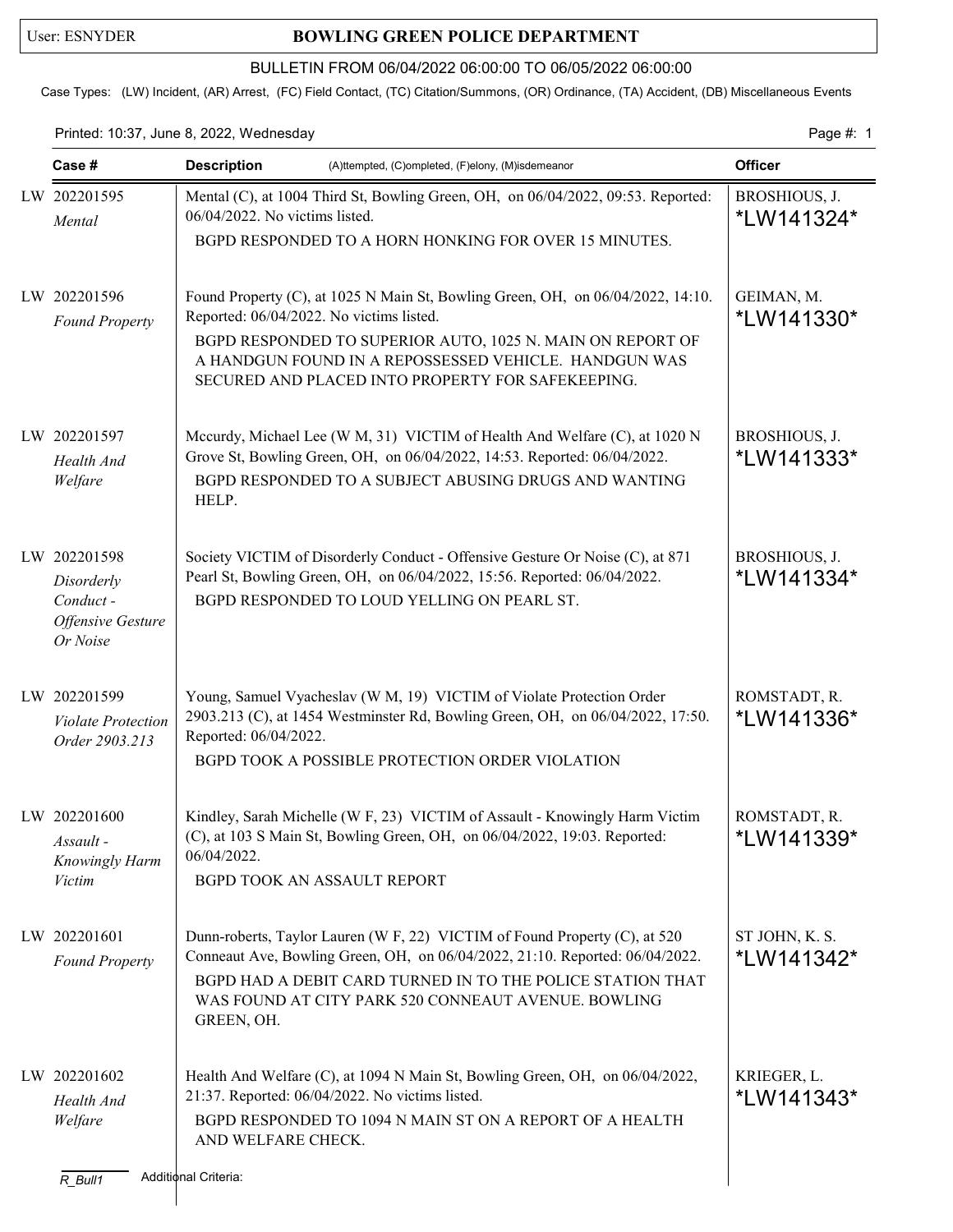### Bulletin From 06/04/2022 06:00:00 To 06/05/2022 06:00:00 Page #: 2

| Case #                                                                                               | <b>Description</b>                                  | (A)ttempted, (C)ompleted, (F)elony, (M)isdemeanor                                                                                                                                                                                                                                                                                                                                                        | <b>Officer</b>               |
|------------------------------------------------------------------------------------------------------|-----------------------------------------------------|----------------------------------------------------------------------------------------------------------------------------------------------------------------------------------------------------------------------------------------------------------------------------------------------------------------------------------------------------------------------------------------------------------|------------------------------|
| LW 202201603<br>Traffic Violation                                                                    | STOKES WAS CITED FOR SPEED.                         | Traffic Violation (C), at 214 E Napoleon Rd, Bowling Green, OH, on 06/05/2022,<br>00:28. Reported: 06/05/2022. No victims listed.<br>BGPD INITIATED A STOP OF A VEHICLE AT 214 E NAPOLEON. ISAAC                                                                                                                                                                                                         | KRIEGER, L.<br>*LW141348*    |
| LW 202201604<br>Disorderly<br>Conduct - Fighting<br>Or Threatening                                   |                                                     | Society VICTIM of Disorderly Conduct - Fighting Or Threatening (C), at 450 S<br>Enterprise St, Bowling Green, OH, on 06/05/2022, 00:46. Reported: 06/05/2022.<br>BGPD TOOK A SUSPICIOUS INCIDENT REPORT                                                                                                                                                                                                  | ROMSTADT, R.<br>*LW141349*   |
| LW 202201605<br>Driving While<br><b>Under The</b><br>Influence Of<br>Alcohol/Drugs                   | 06/05/2022.<br>060822 830A.<br>WAS NOT CONFISCATED. | Society VICTIM of Driving While Under The Influence Of Alcohol/ Drugs (C), at S<br>Church St/pearl St, Bowling Green, OH, on 06/05/2022, 02:08. Reported:<br>STEVEN KRISTEK WAS CITED FOR OVI 4511.19A1A, PAC/BREATH<br>(BAC=.154) 4511.19A1D, EXPIRED REGISTRATION 4503.11, AND<br>FAILURE TO SURRENDER OUT OF STATE LICENSE 4507.213. CTDT<br>060622 ORIGINAL BMV2255 FORM SENT TO BMV/COLUMBUS. WA OL | WRIGHT, K.<br>*LW141351*     |
| LW 202201606<br>Disorderly<br>Conduct-<br>Physically<br><i><b>Offensive</b></i><br>Condition/risk Of | 06/05/2022.                                         | Society VICTIM of Disorderly Conduct - Physically Offensive Condition/risk Of (C),<br>at 176 E Wooster St, Bowling Green, OH, on 06/05/2022, 03:19. Reported:<br>NICKOLAS MORALES WAS CITED FOR DISORDERLY<br>CONDUCT/PUBLIC URINATION 2917.11A5 AND MISREPRESENTATION<br>TO OBTAIN ALCOHOL 4301.634. CTDT 061322 230P.                                                                                  | GARMAN, K.<br>*LW141350*     |
| LW 202201607<br>Aggravated<br><b>Burglar</b> - Inflict<br>Harm                                       | 06/05/2022.                                         | Rummel, David Charles (W M, 25) VICTIM of Aggravated Burglar - Inflict Harm<br>(C), at 114 Liberty St, Bowling Green, OH, on 06/05/2022, 04:12. Reported:<br>DYLAN RINGLER ARRESTED FOR AGGRAVATED BURGLARY<br>2911.11A1. LODGED WCJC. CTDT 060622 830A.                                                                                                                                                 | ST JOHN, K. S.<br>*LW141352* |